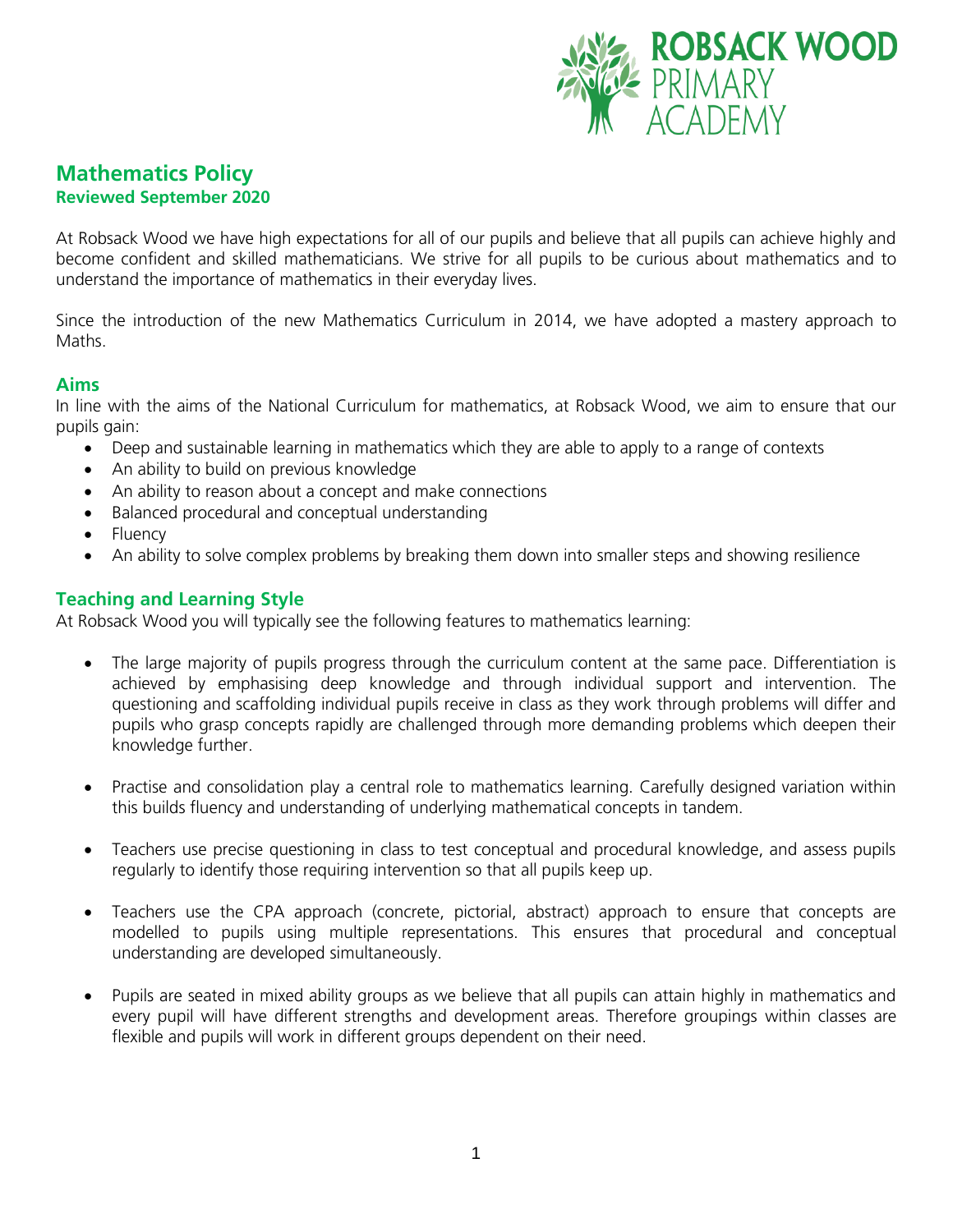# **Curriculum – EYFS**

Mathematics within the EYFS is developed through purposeful, play based experiences and will be represented throughout the indoor and outdoor provision. The learning will be based on pupils' interests and schemas or current themes and will focus on the expectations from Development Matters / Early Years Outcomes.

As the pupils progress through, more focus is placed on representing their mathematical knowledge through more formal experiences. Pupils will be encouraged to record their mathematical thinking when ready and this will increase throughout the year.

### **Curriculum – Year 1 to 6**

Pupils spend far longer on key mathematical concepts in number. From Year 1 to Year 6, we follow a structured curriculum map however this is flexible to the needs of the pupils and therefore if a concept has not been grasped thoroughly by most pupils, there is flexibility to adapt the curriculum map and revisit concepts.

Those pupils who grasp concepts more rapidly are given opportunities to deepen their knowledge further and improve their reasoning skills, through rich problems, rather than accelerating on to new curriculum content.

### **Lesson Design**

Teachers will briefly recap previous learning, before then building on this previous learning by introducing the next step to the pupils. Teachers use concrete apparatus and visual representations at every opportunity to reinforce the concept and ensure deep and meaningful understanding. Pupils have the opportunity to practise the new skills using carefully crafted and varied questioning and talk will be used regularly to allow the pupils the opportunity to feedback as to how they solved problems.

During the teacher input, additional staff should be assessing and identifying those pupils who do not grasp the concept as quickly or fully as others. This information will then be passed back to the teacher so that the teacher can work directly with these pupils during independent work.

During independent learning the pupils should, as far as possible, practise the skills that they have acquired independently to avoid an over-reliance on adults, however throughout this time, additional staff should work with different pupils to support and assess learning.

### **Differentiation**

Differentiation will be seen by pupils working on differing complexities of problems within the same objective. 'Rapid graspers' will have challenging problems to solve to ensure that they continue to make progress. There will be some pupils who are using practical equipment for longer in order to support learning. While our aim is that the gap between mathematical attainment in our classes is closed, we accept that in some Key Stage 2 classes there is already a large gap in the attainment of groups of pupils. There will, therefore be a need to give some pupils in these year groups separate mathematical activities.

### **Interventions**

Using formative assessment gathered through the practise tasks, teacher questioning and other formative assessment methods, any pupils who have not grasped the concept or who have misconceptions will have a rapid intervention to ensure that they are ready for the next step of learning. Where possible, this will occur on the same day to ensure that gaps are rapidly plugged, ready for the next steps. There is a 15 minute assembly Tuesday and Thursday to enable teacher's accommodate these interventions with specific pupils.

#### **Resources**

Within all lessons, teachers will utilise practical resources to ensure that concepts are represented to the pupils to gain depth of understanding.